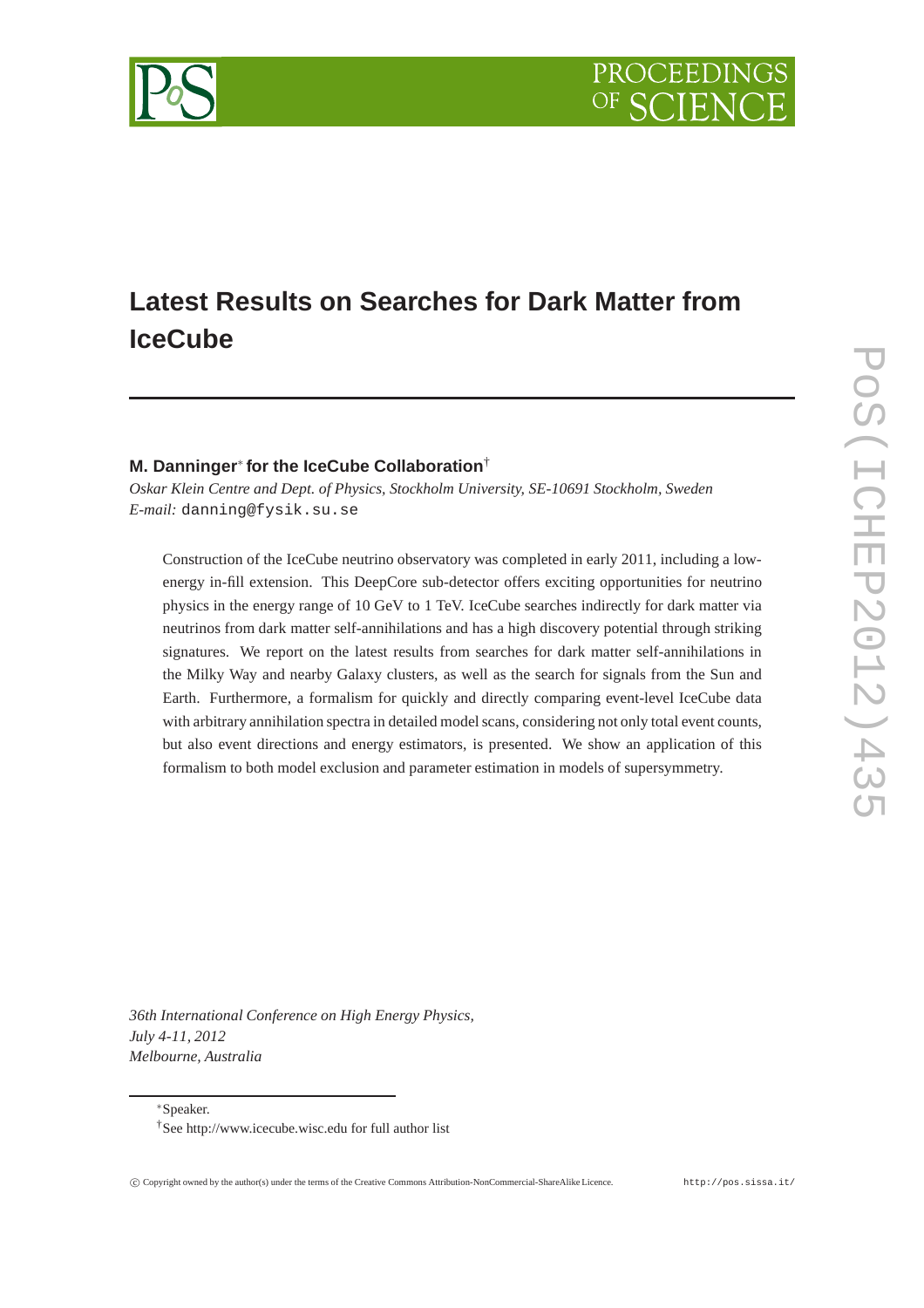### **1. Introduction**

While the presence of dark matter (DM) in the universe has been inferred through its gravitational interactions, it has yet to be directly or indirectly observed. One of the most promising and experimentally accessible candidates for DM are so-called Weakly Interacting Massive Particles (WIMPs). In current models, WIMPs are predicted to have a mass in the range of a few tens of GeV to a few TeV. Neutrino telescopes, such as IceCube, can be used in the search for WIMPs and their underlying fundamental properties. IceCube searches for decaying or self-annihilating DM in galaxy halos and thereby can probe its livetime, or self-annihilation cross section  $(\langle \sigma_A v \rangle)$  [1]. Additionally, IceCube can test the WIMP-nucleon scattering cross section  $(\sigma_{\chi,p})$  by looking for neutrino signals from self-annihilating DM captured in large celestial bodies [2], like the Sun or the Earth.

Here, new sensitivities are presented for the searches for DM candidates in the Sun with Ice-Cube in its 79-string configuration. This detector configuration includes for the first time IceCube's low energy extension DeepCore, allowing for two significant additions compared to previous work. Firstly, we extend the search to the southern sky, doubling the livetime of the analysis for low WIMP mass searches. Secondly, DeepCore's improved low energy detection threshold makes it possible to search for WIMP masses as low as 20 GeV. We discuss novel analysis techniques and compare the resulting sensitivities with the latest IceCube results from a multi-year search for DM annihilations in the Sun with the AMANDA-II and IceCube detectors [3].

For a comprehensive description of the analyses and latest limits from IceCube on  $\langle \sigma_A v \rangle$  from the Galactic Center and Halo, the reader is referred to references [4, 5]. IceCube search strategies for self-annihilating DM in dwarf galaxies surrounding the Milky Way and nearby Galaxy clusters are discussed in reference [6].

A formalism for quickly and directly comparing event-level IceCube data with arbitrary annihilation spectra in detailed model scans has recently been published [7], including a global fit to all existing constraints, together with IceCube data. The full likelihood of each experimental result, including IceCube, is combined to give confidence intervals and Bayesian credible intervals on SUSY parameters.

## **2. The IceCube detector**

The IceCube Neutrino Telescope [8] records Cherenkov light in the ice from relativistic charged particles created in neutrino interactions in the vicinity of the detector. By recording the arrival times and intensities of these photons with optical sensors, the direction and energy of the muon and parent neutrino can be reconstructed. IceCube instruments  $1 \text{ km}^3$  of glacial ice at the South Pole with 5160 Digital Optical Modules (DOMs) on 86 strings deployed between depths of 1450 m and 2450 m. The analysis discussed here uses data taken with the 79-string configuration of Ice-Cube. In this configuration six more densely instrumented strings are included in the center of the array, optimized for the detection of low energy particles. Together with the seven surrounding standard IceCube strings they form the DeepCore subarray [9].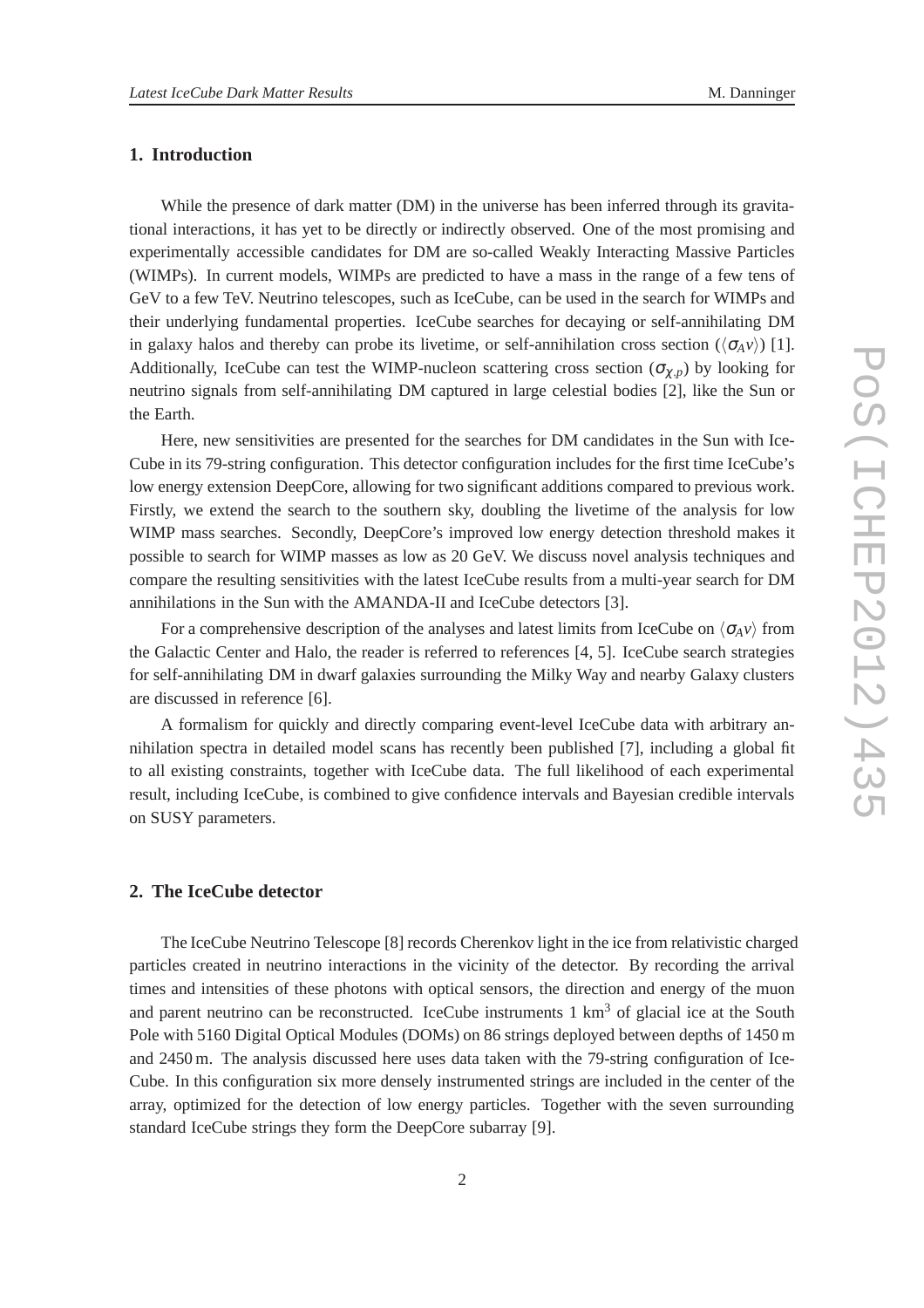# **3. Solar Dark Matter searches with IceCube**

In the Minimal Supersymmetric Standard Model [10], the WIMP can take the form of the lightest neutralino,  $\chi$ , while in the framework of universal extra dimensions [11] it would be the lightest Kaluza-Klein particle (LKP). Whatever their underlying physics, WIMPs may be swept up by the Sun and become gravitationally bound by scattering weakly on solar nucleons. Over time, this leads to an accumulation of DM at the center of the Sun, exceeding the mean Galactic density significantly. Self-annihilation to standard model particles may result in a flux of high energy neutrinos with an energy spectrum depending on the annihilation channel and WIMP mass, and can be searched for as a point-like source by IceCube.

In this analysis we study two selected WIMP annihilation channels: annihilations into  $b\overline{b}$  and  $W^+W^-$  ( $\tau^+\tau^-$  below m<sub> $\chi$ </sub> < 80.4 GeV), resulting in a rather soft and hard neutrino spectrum, respectively. The dominant background for this work consists of muons and neutrinos created in cosmic ray interactions in the Earth's atmosphere. Additional background is solar atmospheric neutrinos. These originate in cosmic ray interactions in the atmosphere of the Sun and are calculated to the order of 1 event in the final data set.

We search for signal neutrinos originating from a wide range of potential WIMP masses  $(m<sub>\gamma</sub>)$ , reaching from 20 GeV to 5 TeV. Within this *m*χ-range, signal events can have very different event topologies. To accommodate all expected event topologies within one single analysis, the full dataset is split into three independent non-overlapping event selections; first into two seasonal data streams, 'summer' and 'winter', when the Sun is above and below the horizon, respectively. The 'winter' dataset comprises two samples. The first sample ('winter high-energy' event selection, WH) has no particular track-containment requirement and aims to select upward-going muon tracks. The second sample ('winter low-energy' event selection, WL) is a low energy sample, with focus on starting or fully contained neutrino-induced muon tracks inside DeepCore. The 'summer' sample ('summer low-energy' event selection, SL) is a dedicated low energy event sample that uses the surrounding IceCube strings as an active muon veto in order to select starting neutrino-induced events within DeepCore.

Events triggering the detector are processed and filtered on-line at the South Pole IceCube lab. First, all events undergo calibration, pulse extraction and noise-hit cleaning. Photon arrival times and intensities at the DOMs are calculated and then fitted with a muon track hypothesis. Physics filters are applied to enhance the content of signal-like muon events above the dominant atmospheric muon background. Within this first selection step, the dataset is split into the two seasonal streams, where September 22nd 2010 and March 22nd 2011 mark the beginning and ending dates of selection SL.

We proceed first with a description of the additional 'winter' cut selections: In the 'winter' selections, events are required to have a successful track likelihood reconstruction with a zenith angle between 85° and 120° and a minimum multiplicity of 7 DOMs and 2 strings. The trackfit quality parameter (defined as the muon track-fit log-likelihood value divided by the number of degrees of freedom) is demanded to be less than 22. We require direct hits with an observed hit time residual of less than 150 ns and an average spread of hits in z-direction larger than −25 m. These criteria are relaxed for contained events, which have more than eight hit DOMs inside the DeepCore fiducial volume and more than four times as many hit DOMs inside DeepCore than outside. This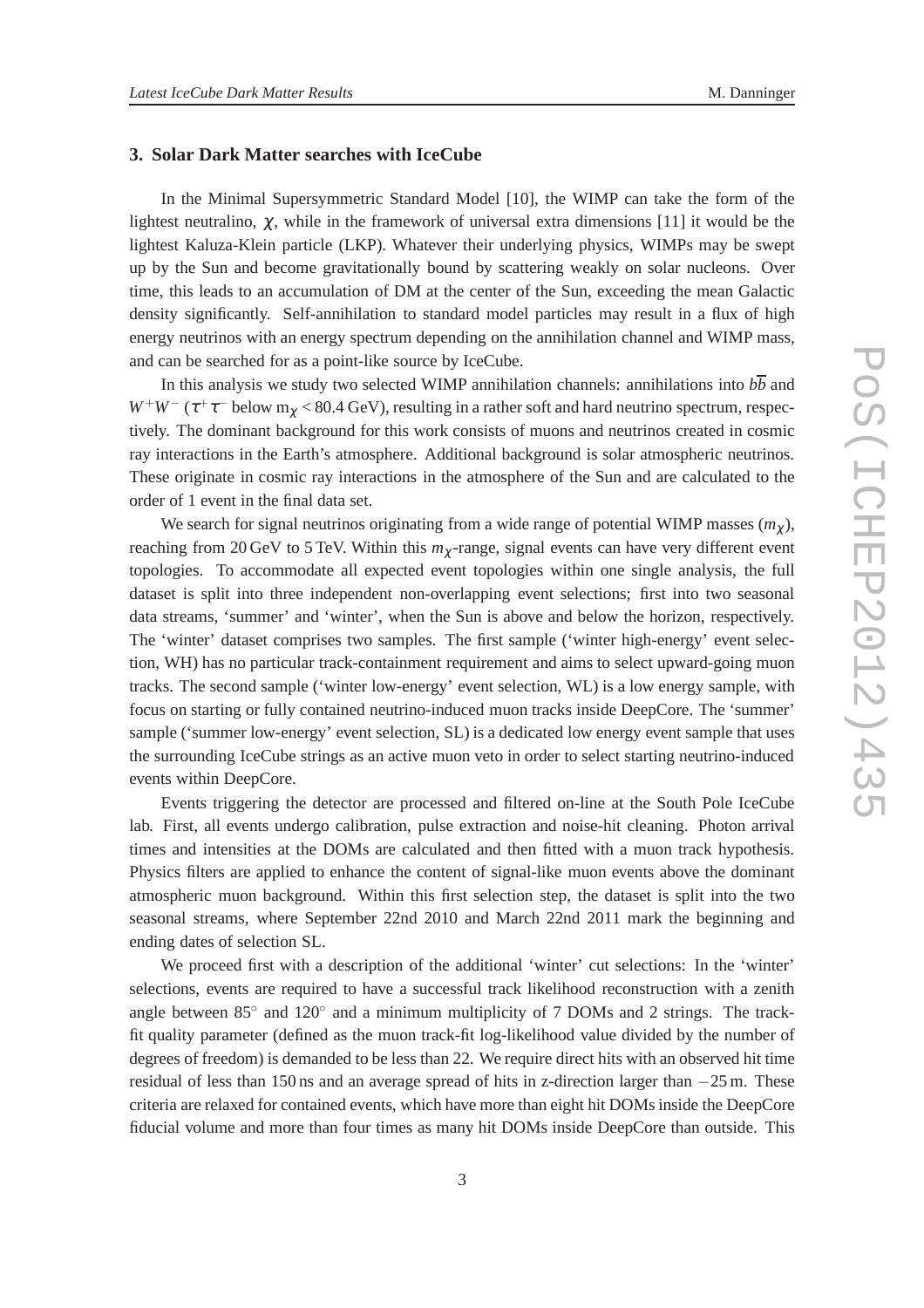

**Figure 1:** BDT output distributions for the winter 'high energy' (top left), the winter 'low energy' (top right) and the summer (bottom left) selections. For illustration a 1 TeV 'hard' WIMP signal is shown for selection WH and a 50 GeV 'hard' WIMP signal for selections WL and SL.

data reduction is followed by additional processing, including an estimate of the angular uncertainty of the muon track fit. It is possible that signal neutrinos arrive in coincidence with an atmospheric background event. In order to retain such signal events, a set of topological criteria are applied to 'split' these combined hit patterns into distinct sub-events. These sub-events are then processed as above, and undergo all subsequent event selection in their own right. The winter dataset is then divided into event samples WH and WL. For events to be included in event selection WL, we demand that the number of hit DOMs inside DeepCore be larger than outside. Additionally, the number of outside hits must be less than seven. This ensures that events with a long lever arm and therefore good angular resolution are assigned to the complement sample. Events that do not fulfill this criterion undergo a series of additional, stricter cuts on the same variables as in the initial event selection. Here, we demand higher hit DOM and string multiplicities for the selected events as expected for TeV-energy muon tracks. In this context we remove events with an estimated angular uncertainty of the reconstructed track of more than 10 degrees. 'Low energy' events, conversely, undergo a veto cut, removing events with hits in the 10 uppermost layers of DOMs on the regular (non-DeepCore) strings. Additionally, the cut on the estimated angular uncertainty is relaxed (25 degrees) to reflect the broadened signal point spread function at low energies. For event selection SL the cuts additional to the filter stage are different, as the dominant background is well-reconstructed down-going muons penetrating the detector. To reduce this background, we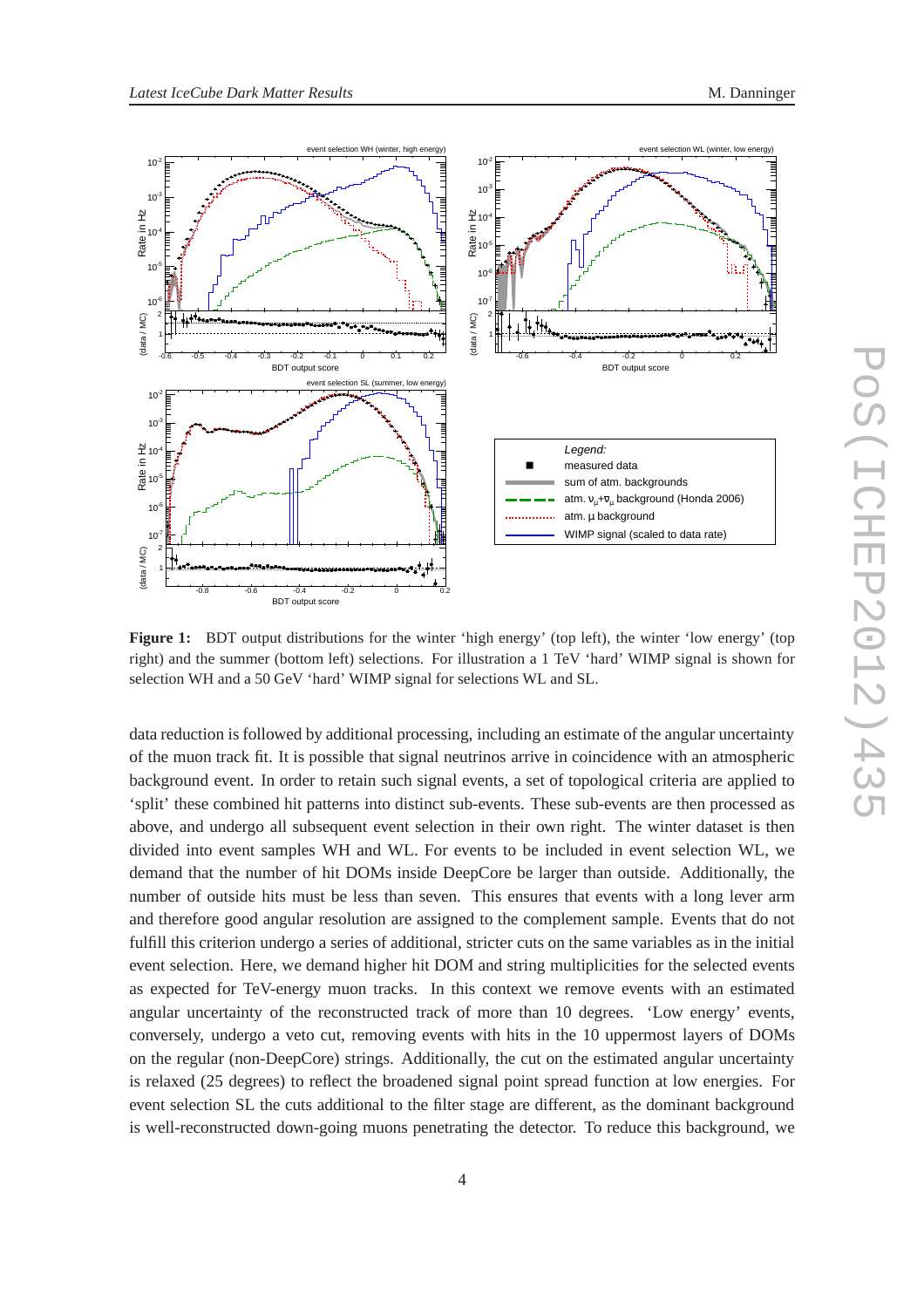



**Figure 2:** 90% CL sensitivities on  $\sigma_{SD,p}$  for hard and soft annihilation channels over a range of WIMP masses. Systematic uncertainties are not included. The figure on the left shows individual sensitivities from event selections WH, WL, SL and the combined multi-dataset sensitivity. The figure on the right compares the multi-dataset sensitivity with the latest IceCube limits and results from other experiments. The shaded region represents an allowed MSSM parameter space taking into account recent accelerator, cosmological and direct DM search constraints.

focus only on low energy signal content with a reconstructed neutrino interaction vertex inside the DeepCore fiducial volume. Selecting only these events, cuts are placed on the zenith angle of the reconstruction (65◦ < Θ*LLH* < 100◦ ), the hit multiplicity criteria (more than ten hit DOMs and three hit strings) and the vertical extension of the event (less than 400 m). Additionally, we impose a 14 DOM layer top veto and a tight hit-time containment criterion to reject down-going events. The hit-time criterion demands that the first hit in the veto region must be later than the fourth hit within the fiducial region.

The final background reduction utilizes one Boosted Decision Tree (BDT) for each dataset. For training and testing an independent, high statistics set of signal simulations is used, and discarded afterwards. This multivariate analysis is data driven for backgrounds and uses one month of experimental data recorded when the Sun was not within the analysis region. Through an iterative process, individual variables were removed and added and the BDT's performance evaluated, until we arrived at a final set of 14 variables in selection WH and ten in selections WL and SL. All input distributions for simulated backgrounds and data are in good agreement. The variables picked for selection WH describe both the quality of the track reconstruction and the time evolution of the pattern of hit DOMs and spatial positions within the detector. This is used to separate true up-going muon-like events from mis-reconstructed atmospheric muons. In the low energy selections WL and SL, track quality parameters yield less separation power. In this context the final BDT input observables mainly describe the degree of containment and the vertical and lateral extension of the event within the detector. One exception is the likelihood ratio between a starting track hypothesis and an infinite muon track. The BDT output distributions of all selections are shown in Fig. 1 for observed data, atmospheric backgrounds and a representative WIMP signal. All selections have very good agreement between data and simulations at high BDT score values (very signal like events). This region is largely dominated by atmospheric neutrino events for both winter selections. Such a clear identification of neutrino candidate events within the signal like region is more challenging